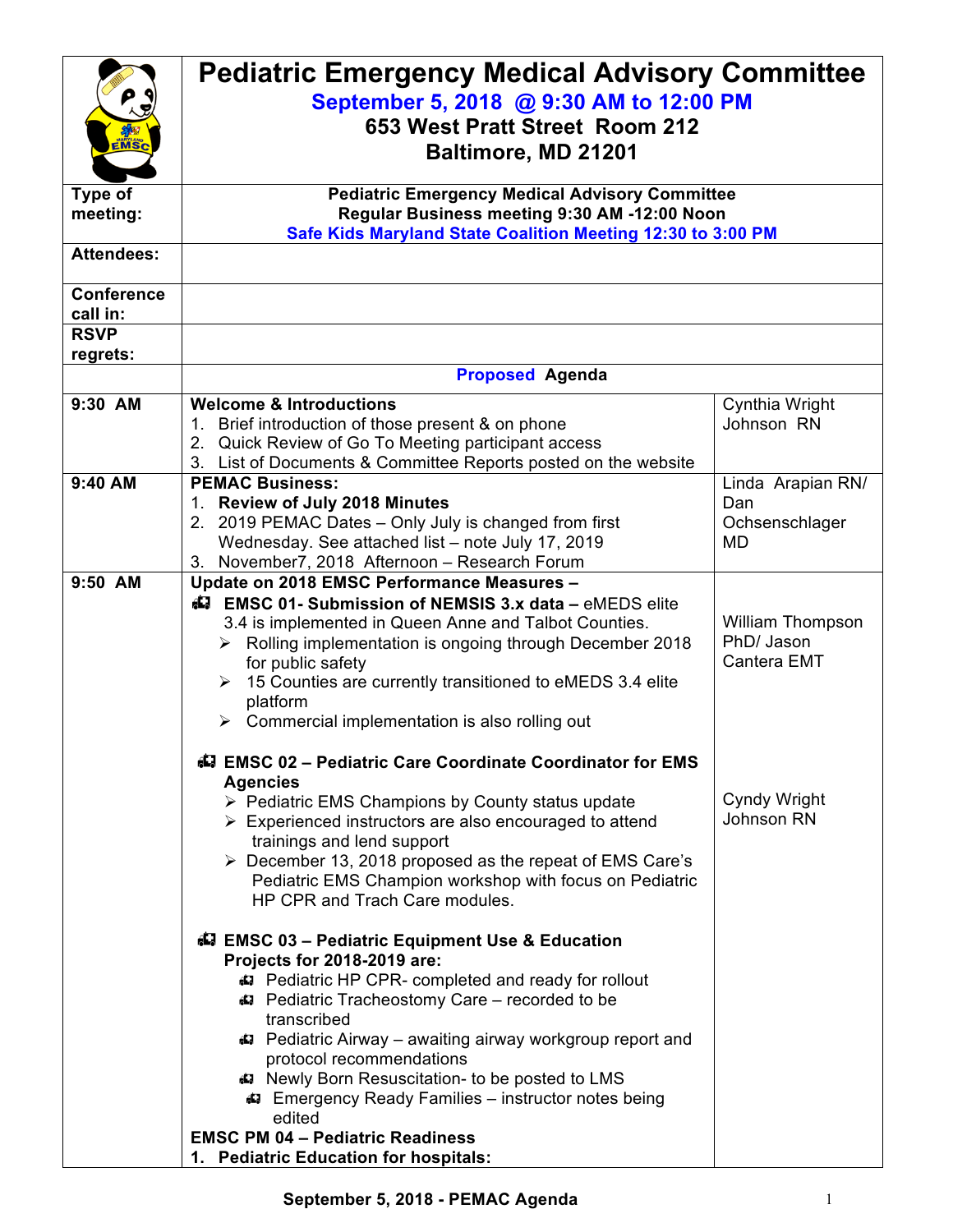| process                  | a. APLS Hybrid Courses: December 14, 2018<br>b. CPEN review course confirmed for EMS Care April 2019 in<br>Ocean City & December course faculty recruitment in                                                                                                                                                                                                                                                                                                    |                 | Cyndy Wright<br>Johnson RN     |
|--------------------------|-------------------------------------------------------------------------------------------------------------------------------------------------------------------------------------------------------------------------------------------------------------------------------------------------------------------------------------------------------------------------------------------------------------------------------------------------------------------|-----------------|--------------------------------|
|                          | c. ENPC Course - www.ena.org                                                                                                                                                                                                                                                                                                                                                                                                                                      |                 |                                |
|                          | d. NRP & STABLE courses offered regionally by NICUs                                                                                                                                                                                                                                                                                                                                                                                                               |                 |                                |
|                          | <b>EMSC PM 05 - Pediatric Trauma/ Burn Centers:</b><br>$\boxtimes$ Maryland has met this measure and continues to work with<br>both pediatric trauma and burns centers through QI,<br>Education and Prevention programs.<br>☑ Children's National Medical Center Burn Site visit is in<br>September 2018.<br>$\boxtimes$ COMAR regulations for both pediatric burn and pediatric<br>trauma are under revision as part of the normal regulatory<br>update process. |                 |                                |
|                          | <b>EMSC PM 06 &amp; 07:Interfacility &amp; Special Consults</b>                                                                                                                                                                                                                                                                                                                                                                                                   |                 |                                |
|                          | 1. Pediatric Base Station Courses: 2018                                                                                                                                                                                                                                                                                                                                                                                                                           |                 |                                |
| and Wilmington           | Additional course(s) may be added for NICU teams in Baltimore                                                                                                                                                                                                                                                                                                                                                                                                     |                 |                                |
| <b>Date</b>              | Location                                                                                                                                                                                                                                                                                                                                                                                                                                                          | <b>Deadline</b> |                                |
| 9/13/2018                | <b>Room 212</b><br><b>MIEMSS Headquarters</b>                                                                                                                                                                                                                                                                                                                                                                                                                     | 8/31/2018       |                                |
| (Thursday)               | 653 West Pratt St.                                                                                                                                                                                                                                                                                                                                                                                                                                                |                 |                                |
|                          | <b>Baltimore MD 21201</b>                                                                                                                                                                                                                                                                                                                                                                                                                                         |                 |                                |
| MIEMSS.<br><b>Date</b>   | 2. 2019 Dates are proposed and will be sent out in September<br>- four course with one at CNMC in July and three here at<br>Location                                                                                                                                                                                                                                                                                                                              |                 |                                |
| 1/17/2019                | <b>MIEMSS Headquarters</b><br><b>Room 212</b>                                                                                                                                                                                                                                                                                                                                                                                                                     |                 |                                |
| (Thursday)               | 653 West Pratt St. Baltimore MD 21201                                                                                                                                                                                                                                                                                                                                                                                                                             |                 |                                |
| 4/11/2019                | <b>MIEMSS Headquarters</b><br><b>Room 212</b>                                                                                                                                                                                                                                                                                                                                                                                                                     |                 |                                |
| (Thursday)               | 653 West Pratt St. Baltimore MD 21201                                                                                                                                                                                                                                                                                                                                                                                                                             |                 |                                |
| 7/24/2019                | <b>Children's National Medical Center Board Room</b>                                                                                                                                                                                                                                                                                                                                                                                                              |                 |                                |
| (Wednesday)<br>9/12/2019 | 111 Michigan Ave. NW Washington DC 20010<br><b>MIEMSS Headquarters</b><br><b>Room 212</b>                                                                                                                                                                                                                                                                                                                                                                         |                 |                                |
| (Thursday)               | 653 West Pratt St. Baltimore MD 21201                                                                                                                                                                                                                                                                                                                                                                                                                             |                 |                                |
| for updates.             | 3. Neonatal Transport team stakeholders meeting will be held<br>in October to report findings and review COMAR regulations                                                                                                                                                                                                                                                                                                                                        |                 | Lisa Chervon MA<br><b>NRP</b>  |
|                          | <b>EMSC PM 08 - EMSC Permanence - Achieved</b><br>Please see the summary of each of the EMSC PM that is on the<br>second page of the EMSC Department bimonthly update.                                                                                                                                                                                                                                                                                            |                 | Cyndy Wright<br>Johnson MSN RN |
|                          | <b>EMSC PM 09 - Codification of all requirements old/new (Please)</b><br>see the new summary of each of the EMSC PM)<br>47 Online & Off Line Medical Direction - our protocol work and<br>base station courses continue to meet this performance measure<br>and both components are already addressed in COMAR Title 30.                                                                                                                                          |                 |                                |
|                          | <b>EMS Equipment for Pediatrics</b> – now will need to be codified or<br>demonstrated in the VAIP and SOCALR equipment lists. VAIP<br>2018 work group is being formed to review protocols and update<br>document out of Region 3 office.                                                                                                                                                                                                                          |                 |                                |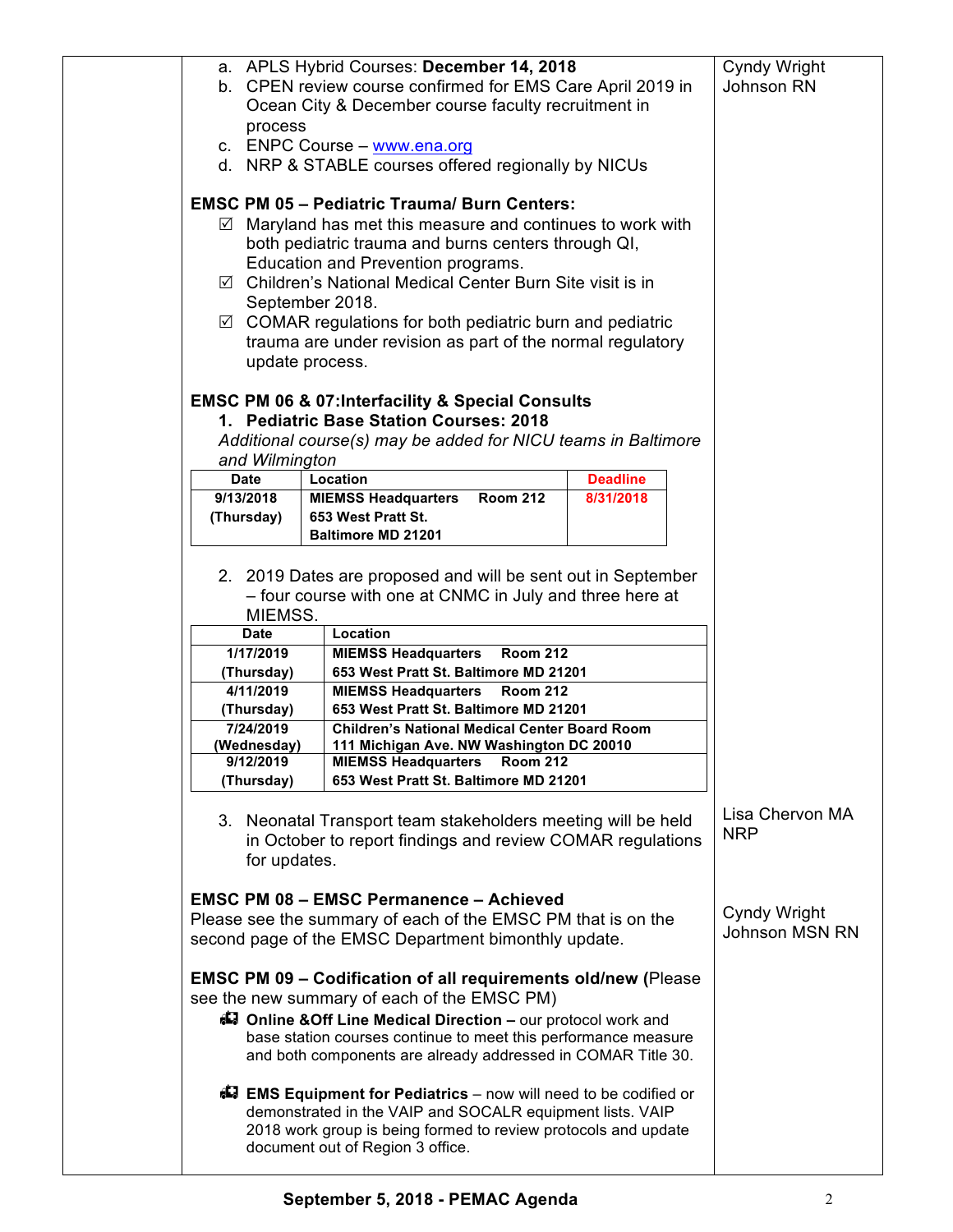|          | <b>47 Pediatric Education</b> – now will need to be codified or<br>demonstrated in BLS and ALS core training and CME. Our plan is<br>to continue to support Hospital professional education under<br>FMSC PM 04.<br>1. 2019 Conferences dates are finalized with pediatric<br>preconference workshops to be PEARS at Winterfest and<br>Miltenberger. EMS Care will be the Pediatric EMS Champion                                                                              | Danielle Joy RN<br><b>NRP</b>                                   |
|----------|-------------------------------------------------------------------------------------------------------------------------------------------------------------------------------------------------------------------------------------------------------------------------------------------------------------------------------------------------------------------------------------------------------------------------------------------------------------------------------|-----------------------------------------------------------------|
|          | workshop. Breakout Pediatric sessions are being planned.<br>2. BLS Committee update<br>3. ALS Committee update                                                                                                                                                                                                                                                                                                                                                                | <b>Richard High EMT</b><br><b>Judy Micheliche</b><br><b>NRP</b> |
| 10:15 AM | <b>Family Centered Care Sub Committee</b><br><b>Emergency Ready Family project update</b><br>1.<br>2.<br>Right Care Awards -Nomination forms for 2019 are available<br>3.<br>and posted on the MIEMSS website.<br>4. 2019 MSFA Convention - Steps to Safety for 2019 will be<br>planned this fall and winter. Volunteers are always welcome.<br>The teaching resources have been relocated at the NFFF<br>Warehouse in Crofton Maryland. Many thanks to MSFA and the<br>NFFF. | Mary Ellen Wilson<br><b>RN</b>                                  |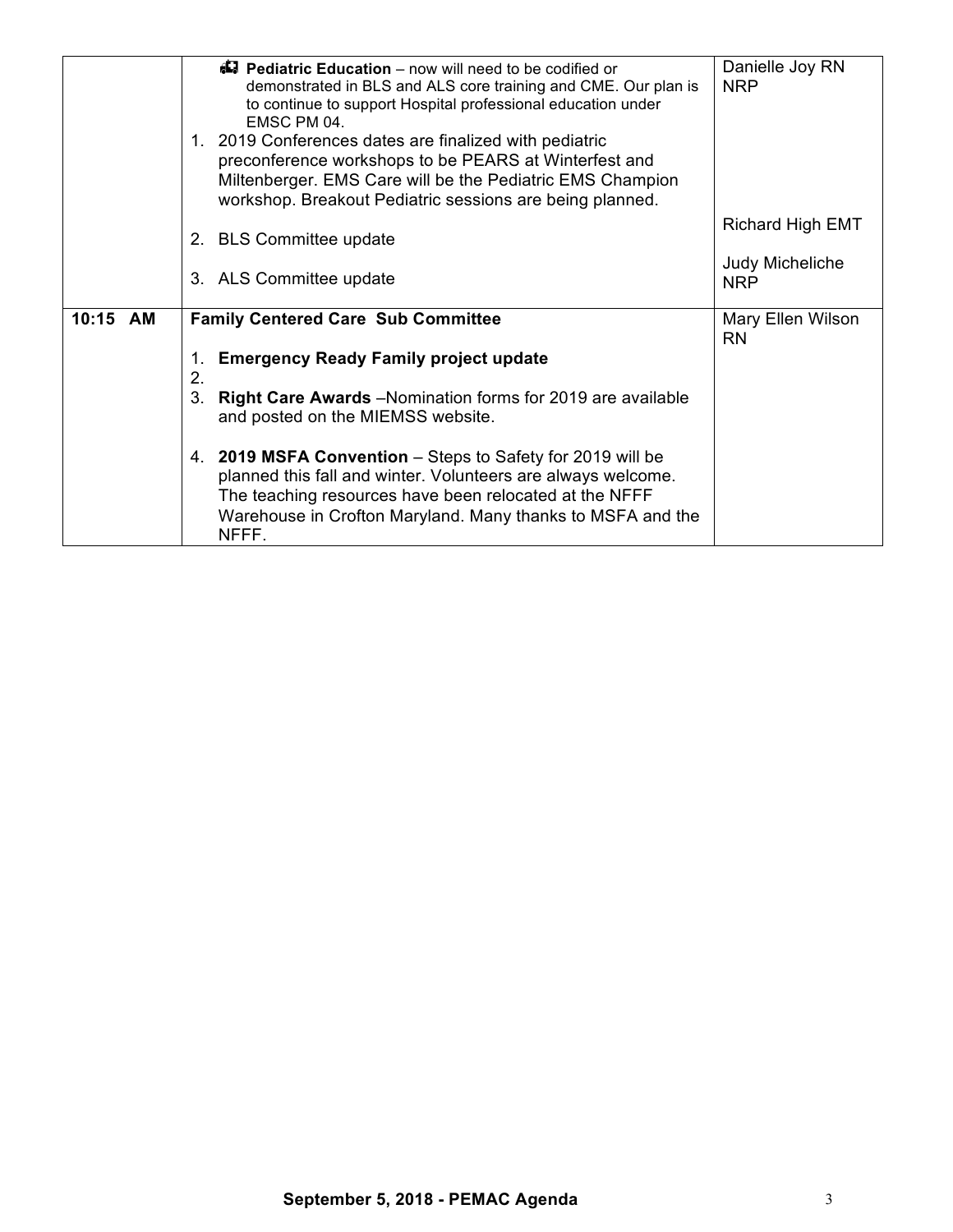| 10:30 AM | <b>Maryland Organizations &amp; Committees</b>                    |                         |
|----------|-------------------------------------------------------------------|-------------------------|
|          | <b>AAP Updates</b>                                                | Rich Lichenstein        |
|          | $\triangleright$ Maryland update - COPEM & COVIPP                 | MD                      |
|          |                                                                   |                         |
|          | $\triangleright$ National update – COPEM                          | Cyndy Wright            |
|          |                                                                   | Johnson RN              |
|          | <b>ACEP Updates - new website &amp; management</b>                |                         |
|          | www.mdacep.org                                                    | Kathy Brown MD          |
|          | $\triangleright$ Maryland update - EMS Committee                  |                         |
|          | > Maryland's NEW - Pediatric Committee                            |                         |
|          | $\triangleright$ National Updates                                 |                         |
|          |                                                                   |                         |
|          | ENA Updates - www.mdena.org (NEW website live)                    | Kaitlyn Mannon RN       |
|          | $\triangleright$ State report<br>$\triangleright$ Local updates   |                         |
|          | > Maryland ENA Regional Conferences (www.mdena.org)               |                         |
|          |                                                                   |                         |
|          | <b>SCHOOL HEALTH Updates</b>                                      |                         |
|          | $\triangleright$ School Health committee(s) update                | Laurel Moody RN         |
|          | $\triangleright$ School Emergency Health Guidelines               |                         |
|          |                                                                   |                         |
|          | <b>Critical Care Updates</b>                                      |                         |
|          | $\triangleright$ AACN                                             | Liz Berg RN             |
|          | $\triangleright$ AAP                                              | AAP representative      |
|          |                                                                   | needed                  |
|          | <b>Commercial Ambulance Service Advisory Committee (CASAC</b>     |                         |
|          | @ MIEMSS)                                                         |                         |
|          | $\triangleright$ SCT subcommittee – workgroup on protocols        |                         |
|          | $\triangleright$ Neonatal subcommittee – to be reconvened in 2018 | Jill Dannenfelser       |
|          |                                                                   | <b>RN</b>               |
|          | $\triangleright$ Obstetrical transports-workgroup of SCT          | Lisa Chervon NRP        |
|          |                                                                   |                         |
|          | Jurisdictional Affairs Committee (JAC @ MIEMSS)                   |                         |
|          | $\triangleright$ BLS                                              |                         |
|          | $\triangleright$ ALS                                              |                         |
|          |                                                                   |                         |
|          |                                                                   | <b>Richard High EMT</b> |
|          |                                                                   | Judy Micheliche         |
|          |                                                                   | <b>NRP</b>              |
|          |                                                                   |                         |
| 11:00 AM | <b>Maryland Protocols for EMS Providers - 2019</b>                | Jennifer Anders         |
|          | 1. Pain Protocol - Fentanyl as first line pain medication and IN  | <b>MD</b>               |
|          | route volume limits                                               |                         |
|          | 2. Pediatric Cardiac Arrest - Epinephrine to be included for      |                         |
|          | pediatrics                                                        |                         |
|          |                                                                   |                         |
|          | 3. Pediatric transport – proposed new language in the GPC for     |                         |
|          | both child and for parent.                                        |                         |
|          | 4. Updates from the July PRC meeting                              |                         |
|          |                                                                   |                         |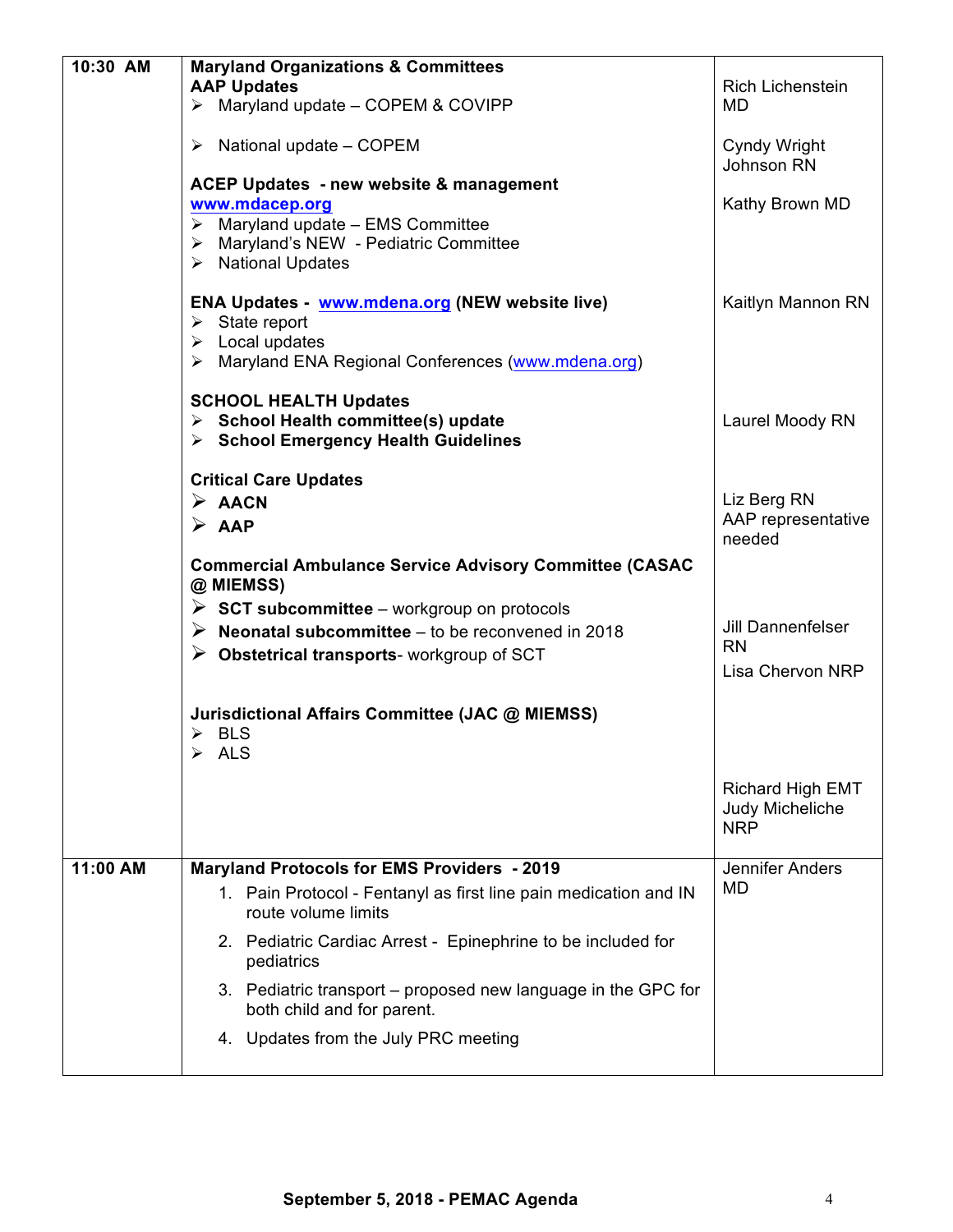| 11:15 AM | <b>Research and EVBG update</b><br>1. EMSC TI Grant updates<br>√ PDTree: An EMS Triage Tool for Pediatric Destination                                                                                                                                                                                                                                                                                                                                                                                                                                                                                                                                                                                                               | Jen Anders MD                                                                                  |
|----------|-------------------------------------------------------------------------------------------------------------------------------------------------------------------------------------------------------------------------------------------------------------------------------------------------------------------------------------------------------------------------------------------------------------------------------------------------------------------------------------------------------------------------------------------------------------------------------------------------------------------------------------------------------------------------------------------------------------------------------------|------------------------------------------------------------------------------------------------|
|          | Decision Making (J Anders MD)<br>2. WB-CARN EMS partner in Prince George's County<br>$\checkmark$ Data Linkage Project<br>$\checkmark$ Asthma Scoring Tool Project - PPASS<br>$\checkmark$ First Watch data / tracking                                                                                                                                                                                                                                                                                                                                                                                                                                                                                                              | Kathy Brown MD                                                                                 |
|          | 3. Ongoing Pediatric QIC & DART projects<br>Evaluation of protocols<br>$\checkmark$ Pediatric RSI-Process and Outcome project<br>$\checkmark$ Cares (CPR) Report for pediatrics include all of 2017<br>data - April meeting<br>$\checkmark$ Sepsis – Jen Anders MD & Nick Wyns PhD NRP<br>$\checkmark$ C-Spine project discussed in June<br>$\checkmark$ EMS Compass measures: pediatric and others<br>$\checkmark$ Region 3 Seizure project - Rich Lichenstein MD<br>$\checkmark$ Standardized Pediatric Transport reports are being<br>discussed with the MIEMSS Data team                                                                                                                                                        | Jen Anders MD                                                                                  |
|          | 4. Other projects - EMS RIG update                                                                                                                                                                                                                                                                                                                                                                                                                                                                                                                                                                                                                                                                                                  |                                                                                                |
|          |                                                                                                                                                                                                                                                                                                                                                                                                                                                                                                                                                                                                                                                                                                                                     | Committee                                                                                      |
| 11:30 AM | <b>Injury Prevention Sub Committee &amp; Updates</b><br><b>Please see Summaries from:</b><br>a. EMSC: CPS & OP Healthcare Project (Maryland DOT<br><b>Highway Safety Office)</b><br>$\checkmark$ CPS Technician scholarship available for 2018<br>courses – contact cps@miemss.org<br>$\checkmark$ CPS Rapid Educational Response Kit - will highlight<br>again for May EMS week<br>$\checkmark$ CPS and heatstroke to children left in cars displays<br>are available and kick off will start soon<br>← CPS Webinars held Summer 2018                                                                                                                                                                                              | Susanne Ogaitis Jones<br><b>MSPH CPST-I</b><br>cps@miemss.org for<br>materials and information |
|          | b. Safe Kids<br>$\checkmark$ Maryland Safe Kids Meetings for 2018 will be held in<br>after PEMAC today<br>New Maryland HSO grant - Bike Helmets and Safety<br>$\checkmark$<br>focusing on "Right Fit. Diane Lee (Garrett County) is<br>the new coordinator.<br>$\checkmark$ Safe Kids Day grants<br>$\checkmark$ Safe Kids OTC Medication Safety Grant has been<br>awarded to the state coalition<br>$\checkmark$ Safe Kid Water Safety Grant has been received and<br>will be conducted in Salisbury and Cecil County<br>$\checkmark$ Safe Kids Walk to School grant - Cecil County will<br>again participate<br>c. Maryland Risk Watch/ MSFA -2018 Convention update<br>provided under FAN report. Full typed report is available | Cyndy Wright Johnson<br><b>RN</b><br>Cyndy Wright Johnson<br><b>RN</b>                         |
|          | at the meeting and will be attached to the minutes.                                                                                                                                                                                                                                                                                                                                                                                                                                                                                                                                                                                                                                                                                 |                                                                                                |